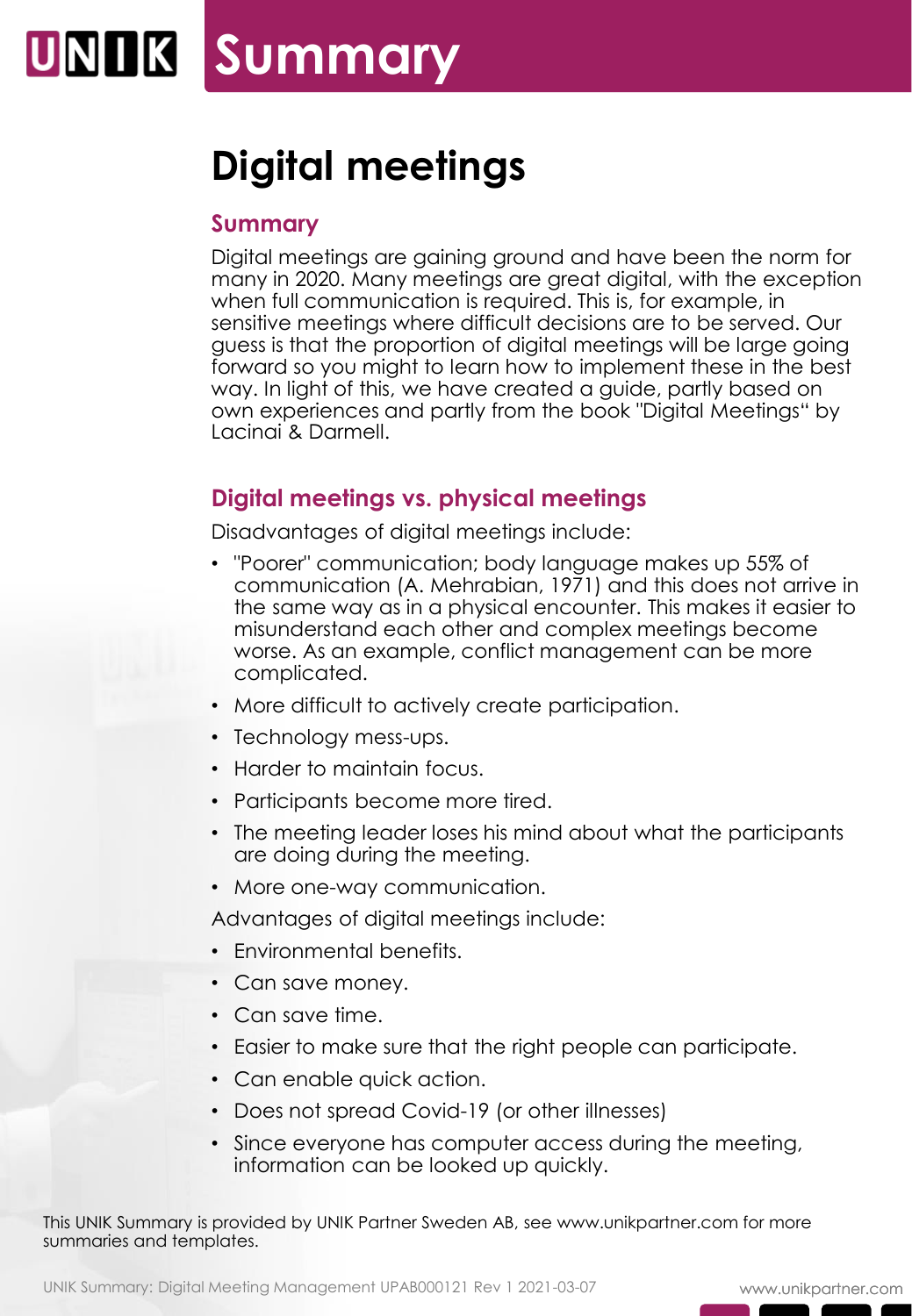# **Summary**

### **Advice regardless of the form of the meeting**

80% of the success factors for having good meetings are independent of the meeting form.

#### **Reflect on meetings**

- What should meeting time be used for?
	- Discussions
	- Reflections
	- Decision-making
- What should meeting time not be used for?
	- Information. This is better done through other communication channels, such as e-mail, intranet, video presentations etc.

#### **Types of meetings**

- Briefings
	- Have the information available before the meeting. Discuss the material during the meeting.
- Idea generation, such as workshops or brainstorming sessions
	- It can be a good idea to let the meeting participants know the meeting will be of this nature beforehand.
- Decision-making meetings
	- Set aside time to walk through decision ground material in peace and quiet before the meeting.
	- Sum up, discuss and decide at the meeting (consensus decisions are best, but clarify/have a plan for what happens if the group does not agree).

(continues on the next page)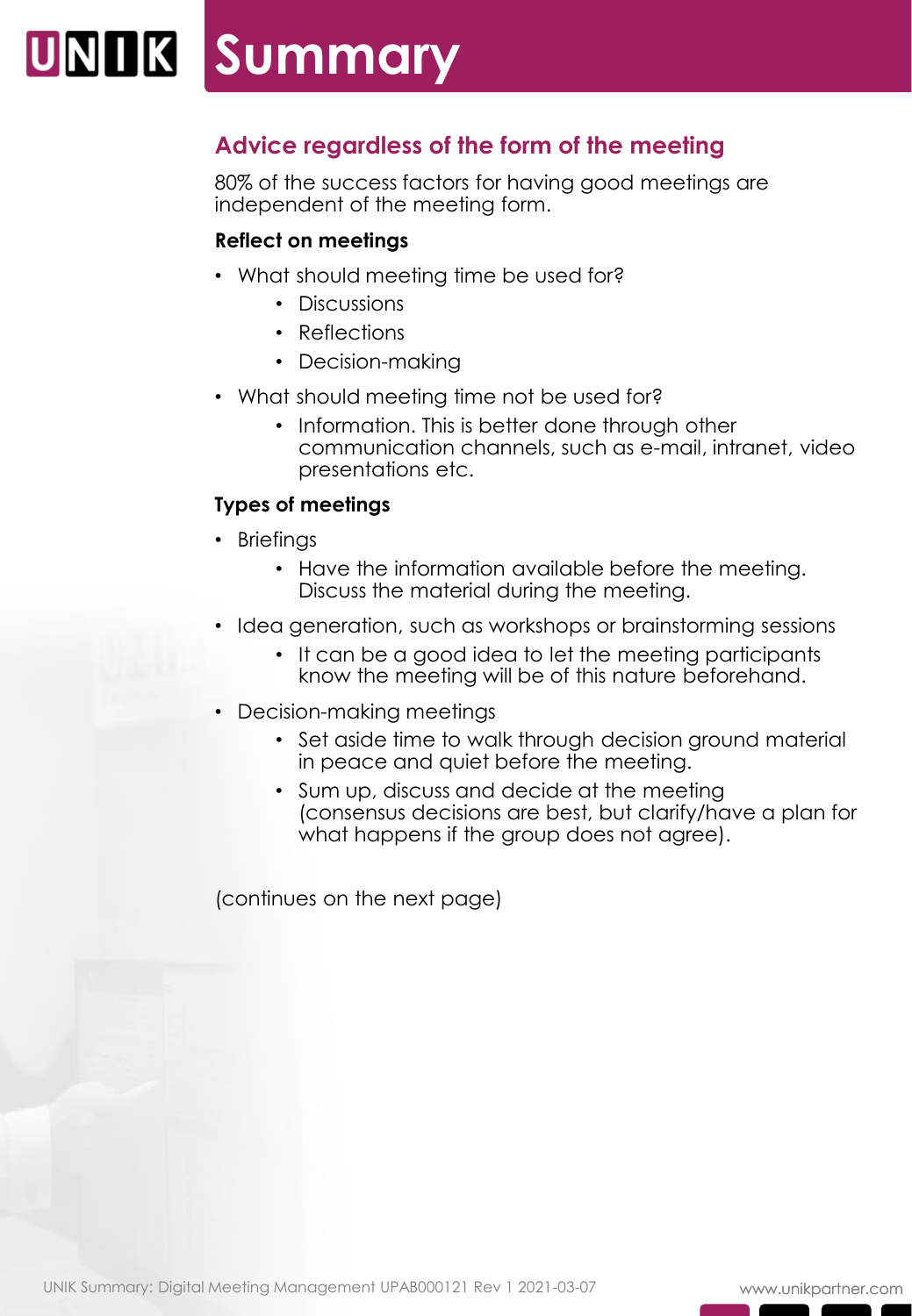## UNIIK Summary

#### **Before the meeting**

- Prepare; set aside time for planning the meeting by making an appointment in participant's calendars.
- Agree on meeting rules such as: When should the invitation be sent? What is ok to do during the meeting?
	- Take advantage of the feature that recurring meetings can be booked in digital calendars. If the meeting is recurring, schedule all meeting participants with a recurring booking in their calendars.
- Gain control over the 6 parameters that control the meeting:
	- 1. What is the purpose of the meeting?
	- 2. What is the goal of the meeting? Tips for goal formulation:
		- 1. Attractive (Why should we do it? Everyone needs to understand this)
		- 2. Concrete (What to do? And how should it be done?)
		- 3. Timed (When should it be done?)
		- 4. Responsibility (Who's going to do that?)
		- 5. Measurable (Need to know when the goal is reached)
	- 3. Who is invited and what is the role of each person at the meeting?
	- 4. Are there prerequisites for participants in the form of prior knowledge?
	- 5. How long does the meeting last?
		- 1. Create an agenda that fills 80% of the time.
		- 2. Have meetings 45 50 minutes instead of 60 minutes.
	- 6. Technical conditions (ensure that the technology works before the meeting).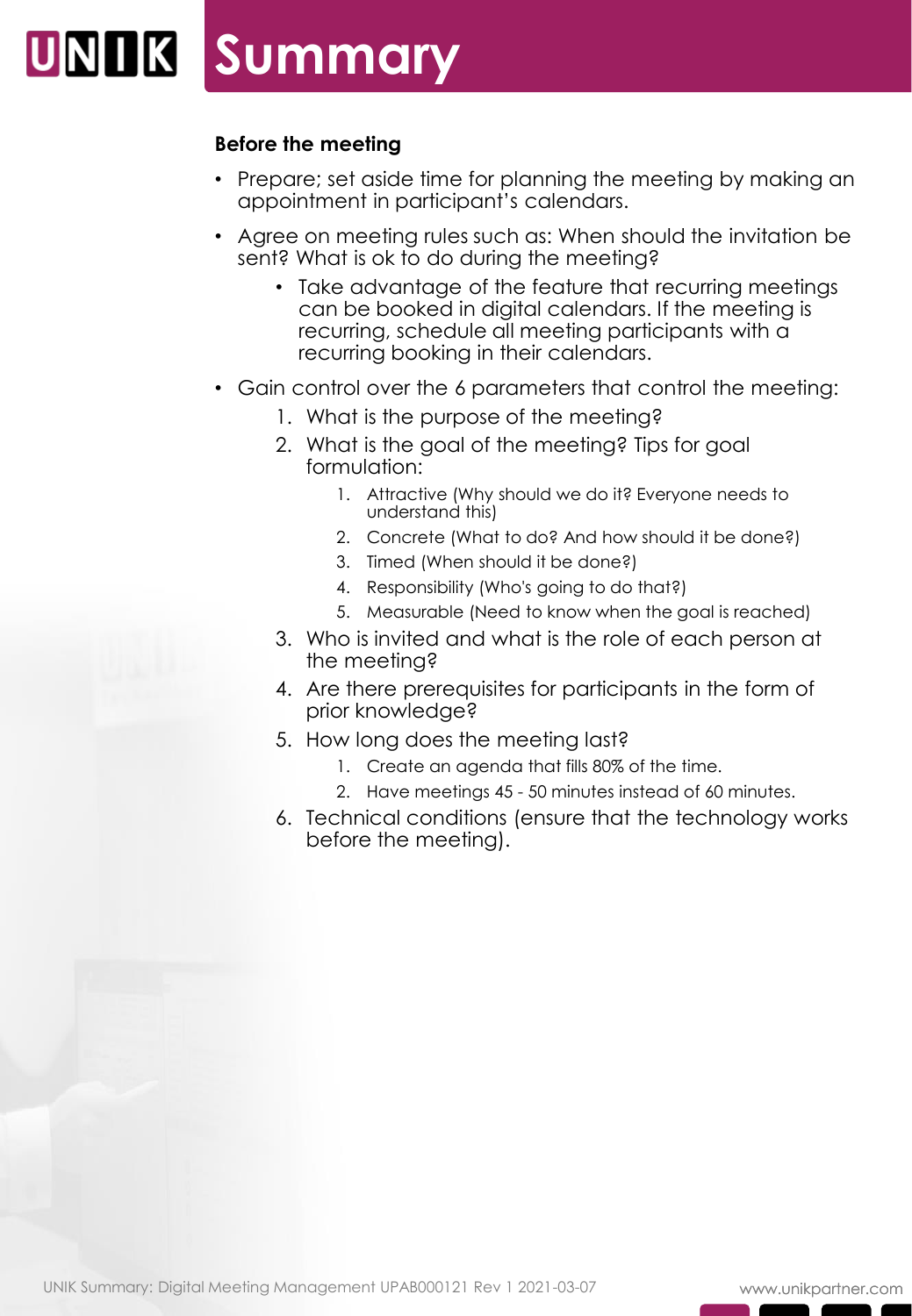### **Summary**

#### **During the meeting**

Recommendations for an efficient meeting:

- Be on time and be ready on time!
- Be clear about roles in the meeting pointing out who moderates/holds the meeting and who takes meeting notes. At smaller meetings, it might be the same person who holds the meeting and takes meeting notes. If possible, you should allocate these roles to different people since both tasks require a lot of focus.
- Welcome the meeting participants.
- Create energy during the meeting; active participation provides energy.
	- Talking rounds
	- Voting
	- Ice-breakers
	- Let several present during the meeting
- Plan for pauses in the agenda if the meeting is long. Different kinds of pauses include:
	- Communication pauses to socialize with other meeting participants.
	- Job pauses to deal with burning commitments.
- Use the last 5-10 minutes to sum up, go through actions and discuss what's gone well during the meeting.
- Offer the opportunity for everyone to stand up during the meeting. For discussion meetings with fewer participants, it works perfectly well to have a walk-and-talk meeting.

#### **After the meeting**

- Distribute meeting notes focused on:
	- Action tasks (What to do? Who's going to do it? When should it be ready?)
	- Decisions (What has been decided? Who made the decision? Who is responsible for implementing it? When should it be implemented?)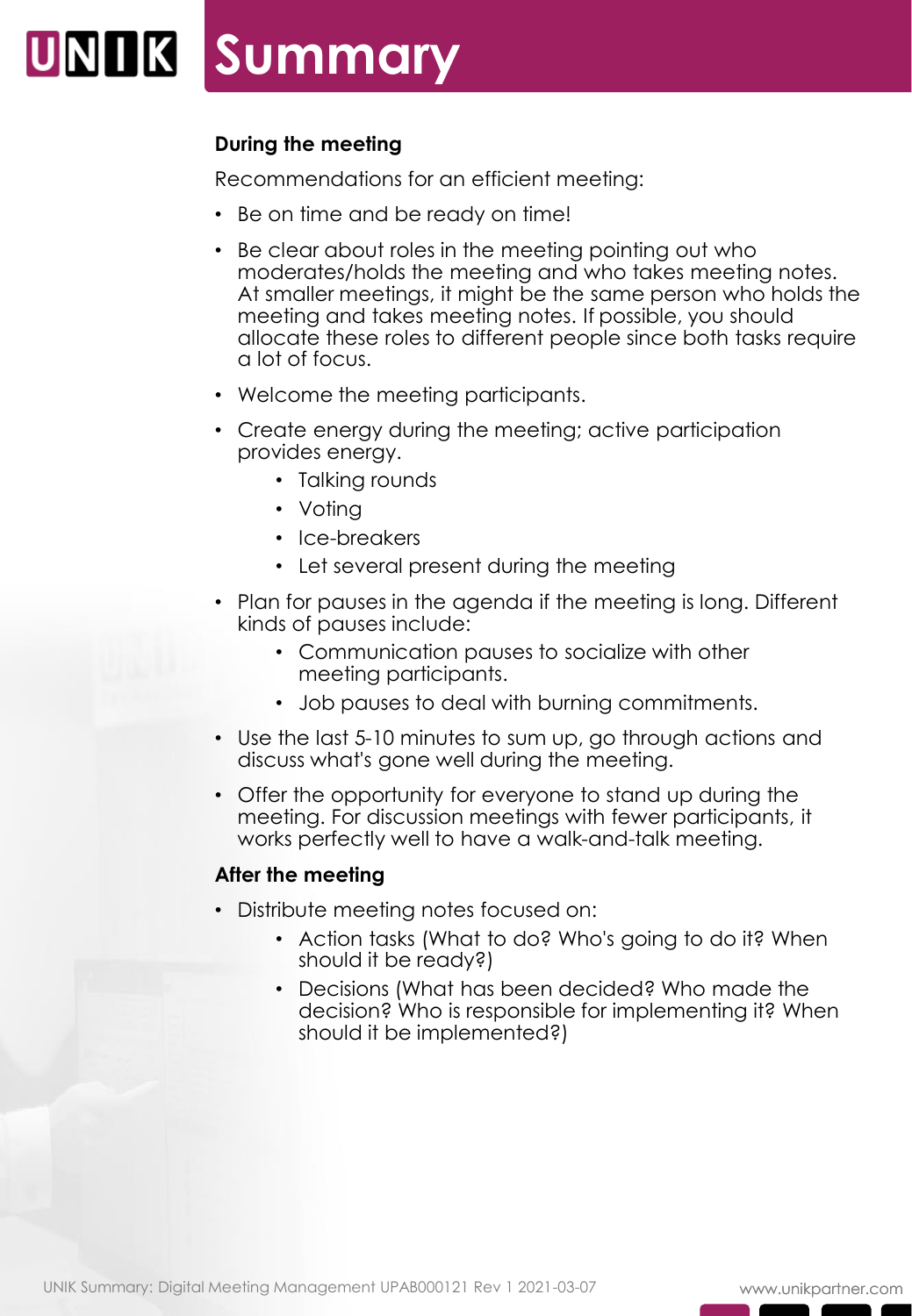# **UNIK Summary**

### **Specific advice for digital meetings**

20% of the success factors for having good meetings depend on the meeting form.

#### **General advice for digital meetings**

- Learn the technology better than meeting participants.
- Practice dealing with technical problems.
- Ensure everyone has access to great technical solutions for digital meetings.
- Do not necessarily stick to the same technology platform; choose based on the purpose of the meeting.
- Appoint a co-host during the meeting.
- Remember that everything negative is magnified in a digital context; ensure you know how to handle possible set-backs.

#### **Before the meeting**

- Create rules for digital meetings
	- •What technology should we use for which meetings?
	- •Who is responsible for handling the technology?
	- •Should we start start with informal talk or not?
	- •Who's talking? / Who doesn't talk?
		- •Put the same volume on all meeting participants.
		- •Turn off microphones when you are not talking.
	- •Multitask or not what's OK?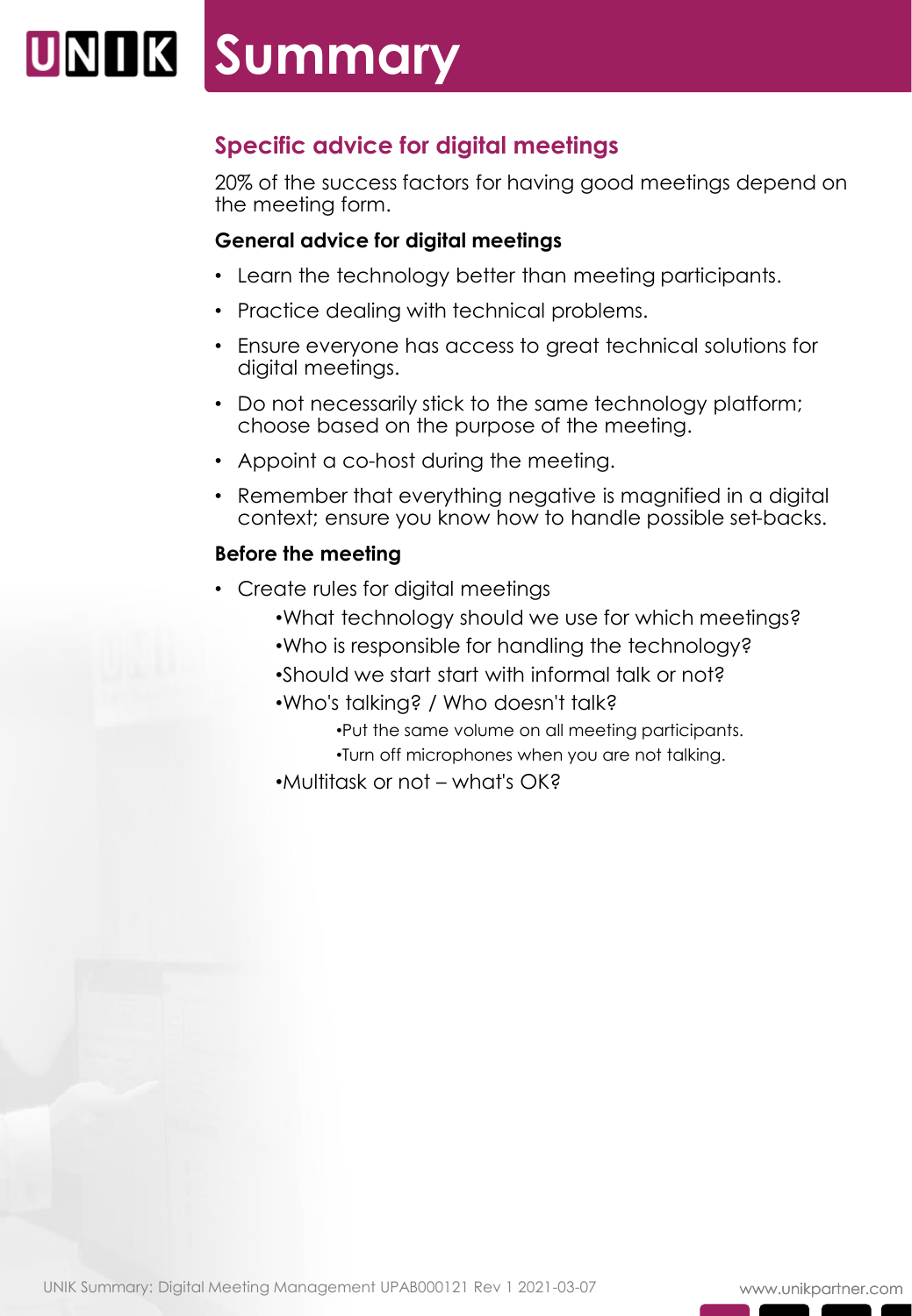### **Summary**

#### **During the meeting**

- Everyone should sit individually, if multiple participants sit together in the same room, it may create a feeling of loneliness for the single participants who are the "satellites". This can create imbalanced communication.
- Be in a secluded room or talk quietly if you are among people.
- Use the mute function when you are not talking.
- Speak extra clearly and slow down to make sure your point gets across to the other meeting participants.
- Create time for pauses during the meeting.
- Make sure to not talk in each other's mouths.
- Cultivate the relationship, not just the subject matter. This becomes extra important in digital meetings because there is no natural contact before and after the meeting
	- Commit the first part of meetings to build trust, e.g., by letting everyone say something at the beginning of the meeting.
- A digital meeting should be shorter than a physical meeting, timewise.
	- Digital meetings typically require more energy from the participants than physical meetings.
	- Absolute maximum meeting time is 2 hours.
	- Our attention span is 3-4 minutes; after this, something needs to happen.